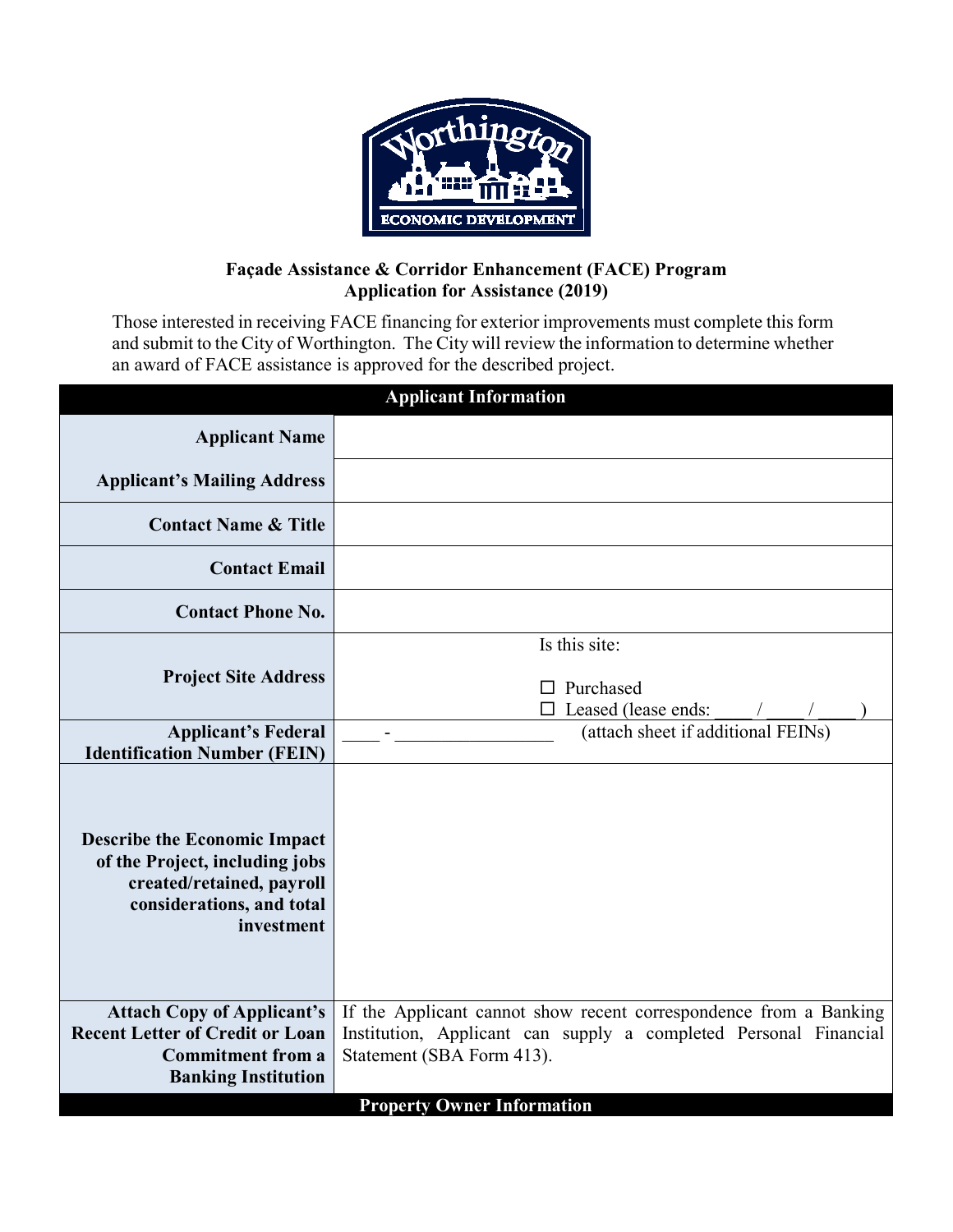| <b>Property Owner Name*</b> |  |
|-----------------------------|--|
| Email                       |  |
| <b>Phone No.</b>            |  |

\* *If Applicant is NOT the Property Owner, then Property Owner must supply notarized acknowledgement.*

**As the owner in fee simple of the real property at the Project Site Address, I hereby acknowledge and approve of the Applicant submitting this request for City of Worthington FACE assistance to improve said property.**

## **PROPERTY OWNER**

| STATE OF OHIO |                              |
|---------------|------------------------------|
|               | $\overline{\phantom{a}}$ SS. |
| COUNTY OF     |                              |

**\_\_\_\_\_\_\_\_\_\_\_\_\_\_\_\_\_\_\_\_\_\_\_\_\_\_\_\_\_\_** 

Before me, a Notary Public, in and for said county, personally appeared the above-named Property Owner who acknowledged the signing hereof to be his/her voluntary act for the purposes therein mentioned.

 $Signed:$ 

Notary Public, State of Ohio

| My Commission expires: |
|------------------------|
|------------------------|

| In the Space Provided,<br><b>Describe the Project Site's</b><br><b>Current Conditions, including</b><br><b>Building &amp; Site Improvement</b><br><b>Needs</b> |  | <b>Project Site – Current Conditions</b><br>(Attach additional sheets if necessary) |
|----------------------------------------------------------------------------------------------------------------------------------------------------------------|--|-------------------------------------------------------------------------------------|
| <b>Attach Current, As-is Photographs of the Project Site</b>                                                                                                   |  |                                                                                     |

## **Project Scope of Work & Applicant Experience**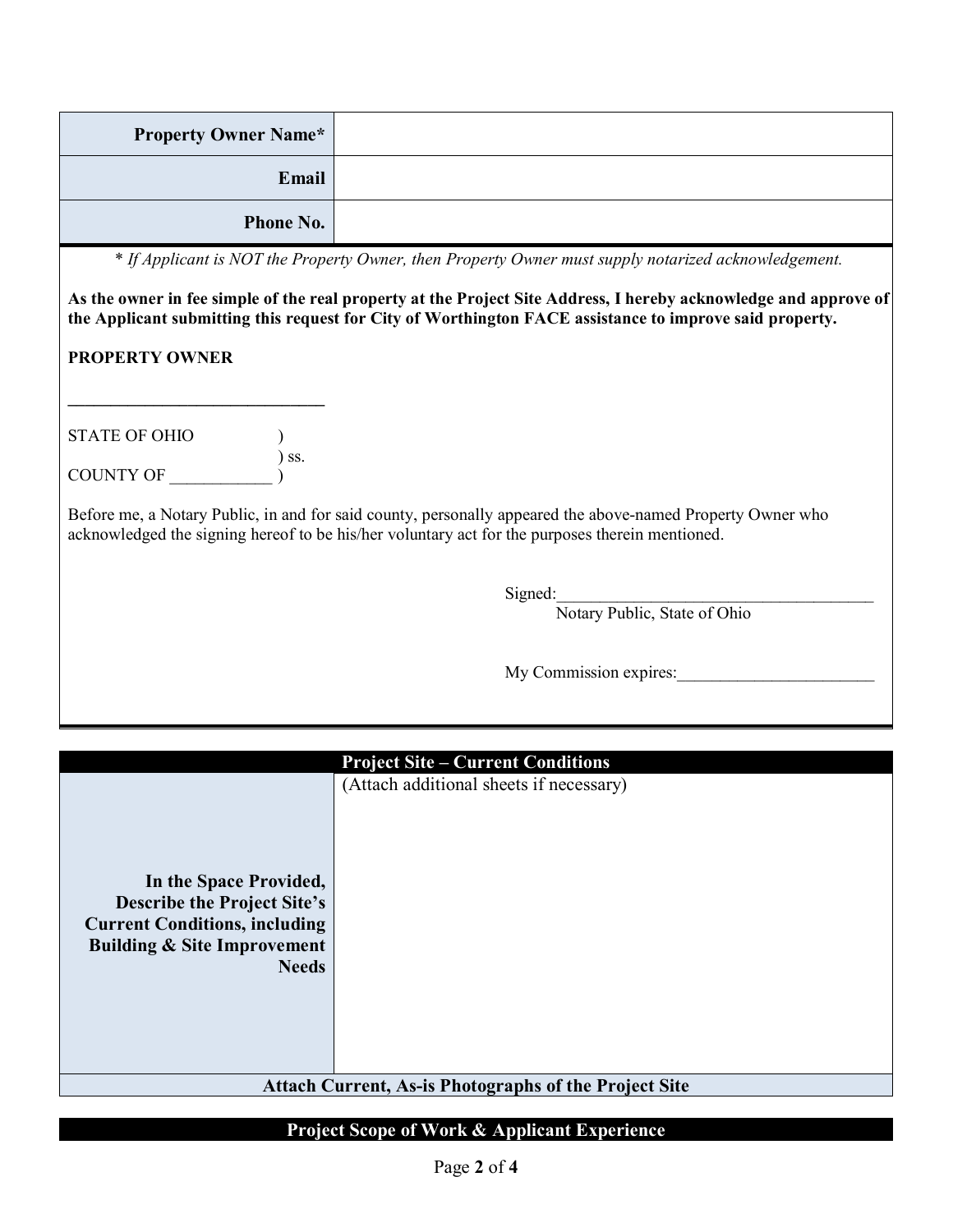| <b>Estimated Total Exterior</b><br><b>Project Costs</b>                                                                             | $\mathbb{S}$                            |
|-------------------------------------------------------------------------------------------------------------------------------------|-----------------------------------------|
|                                                                                                                                     | (Attach additional sheets if necessary) |
| In the Space Provided,<br><b>Describe the Exterior</b><br><b>Improvement Project's</b><br><b>Scope of Work</b>                      |                                         |
| In the Space Provided,<br><b>Describe the Applicant's</b><br><b>Experience in Undertaking /</b><br><b>Managing Similar Projects</b> |                                         |
| Attach Renderings, Illustrations and/or Drawings for the Exterior Improvement Project                                               |                                         |